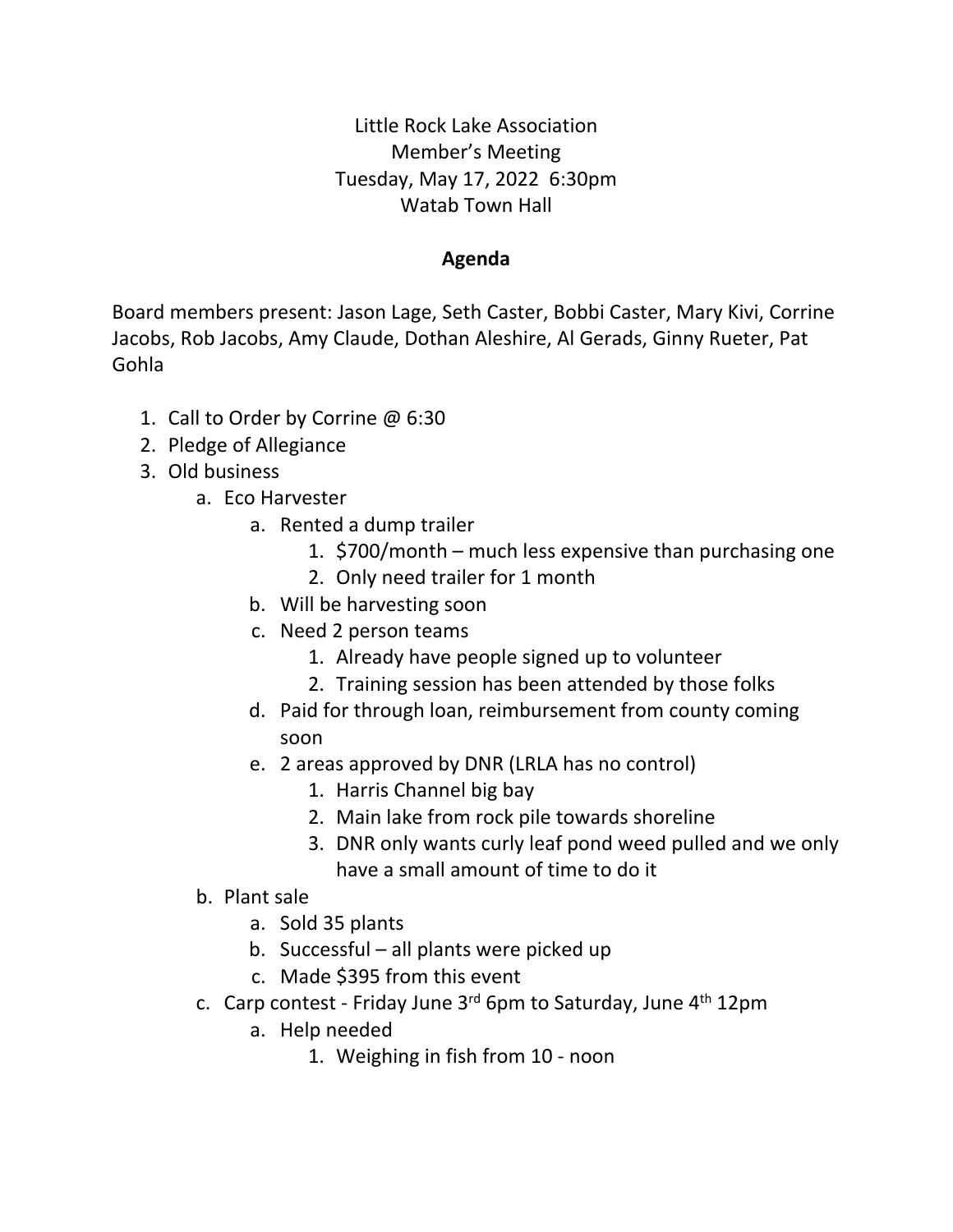- a. Mary will check with Royalton and Sauk Rapids school district for volunteers
- b. Should we pay these folks and if so how much?
	- i. Need 2 volunteers
	- ii. Amy made a motion to pay \$20/hr, Mary seconded – motion carried
- 2. Need donations
	- a. Please ask any business owners you know for donations
	- b. Need donations ASAP
- 3. Mary will get the PA system, tent and sell LRLA t-shirts at the event
- 4. Mike will get us trailer, scale, and sign for out front of Rumors
- d. Beaver Island Update Mary
	- a. Missed out on this event this year, Beaver Island email was not received
	- b. Mary will follow up in January to schedule this for next year
- e. Meat raffles @ Rice Legion Phyllis Post
	- a. Dates coming up June  $11^{th}$ , July  $2^{nd}$ , August  $20^{th}$  and August 27th
		- 1. Ginny, Pat, Mary and Bobbi will take June  $11<sup>th</sup>$
	- b. If any members would be able to take on additional days then call Tammy at the Legion or Mary Kivi to schedule

## 4. New Business

- a. Treasurer's Report Rob
	- a. Opening balance \$78,278.53
	- b. Closing balance \$15,529.89
	- c. Ginny motioned to approve, member seconded motion carried
- b. Picnic Mary, Corrine, Pat & Ginny July 9th
	- a. Board meeting approved Mary to lock in chicken price
	- b. Have Lakeview center reserved
		- 1. A new playground will be installed by then for the littles
	- c. Looking for donations for silent auction
		- 1. Items we could use:
			- a. Gently used items